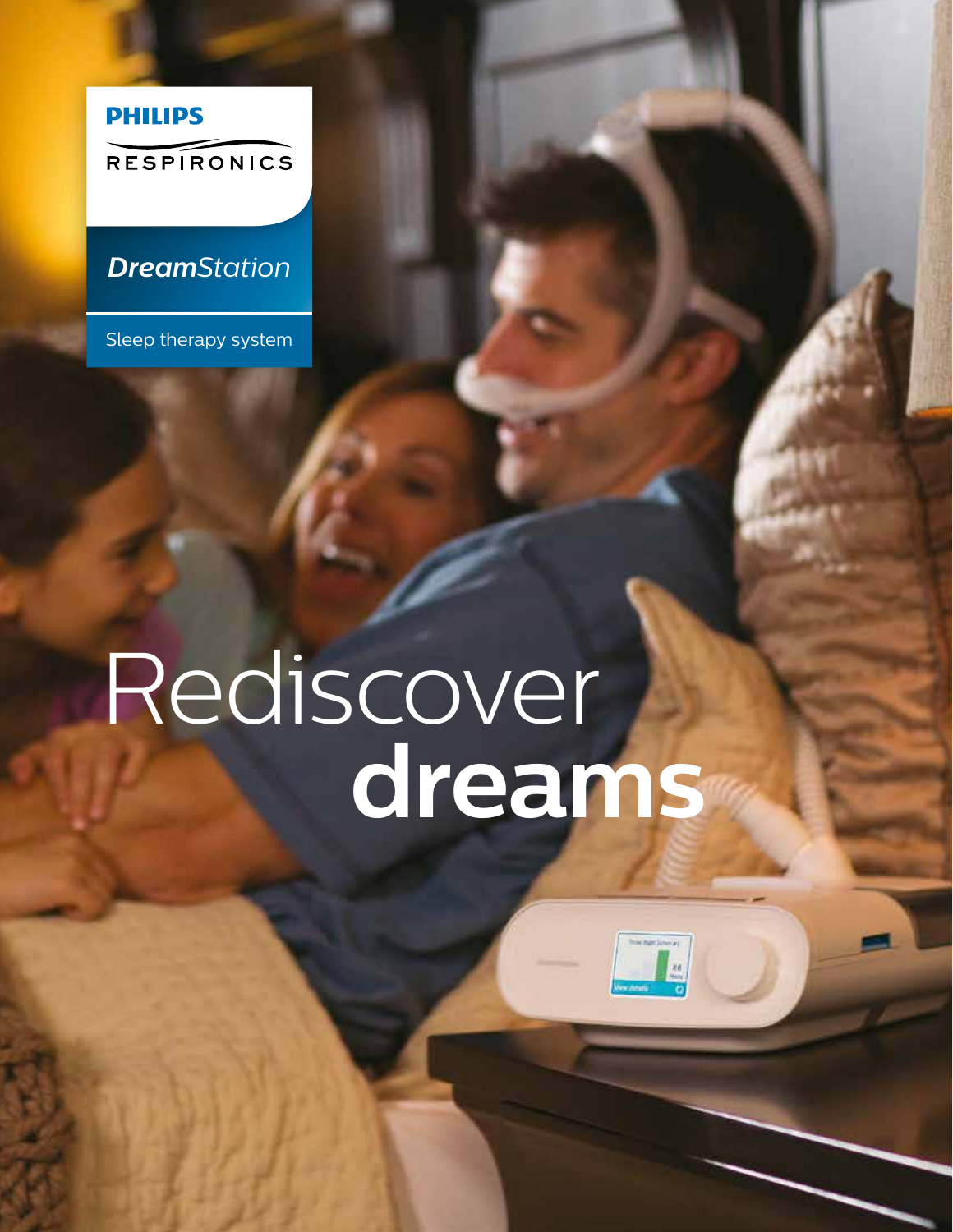## Natural. **Comfortable Sleep.**

**DreamStation supports long-term patient use while creating new efficiencies for your business** 

### **Powerful patient-driven design**

DreamStation was designed with feedback from hundreds of patients to provide a simpler PAP experience to help both new and experienced patients use therapy long-term. A suite of intuitive tools can be customized by healthcare professionals to choose the solution that's right for each patient.

#### **Acclimating patients in the early days of therapy**

**EZ-Start** can help patients gradually adapt to their prescribed level of therapy using an innovative pressure acclimation algorithm with automatic, personalized adjustments to PAP pressure over the first 30 days.\*\*

**SmartRamp** allows users to fall asleep to lower pressures than standard ramp mode. The air pressure remains low until the patient experiences an obstructive respiratory event. Then SmartRamp responds with an auto algorithm to resolve the patient's apneas.\*\*

### **Make progress every day**

Each morning patients are greeted with Daily Progress Feedback — a summary of how far they've come to motivate them to stick with their therapy. The intuitive, color display shows a simple trend of their nightly hours of use, followed by a summary of their last 30 days of good nights with more than four hours of use.

### **Sleep therapy success\* at your patients' fingertips**

Bluetooth® is included in every DreamStation device for easy connectivity to the DreamMapper patient self-management tool. DreamMapper helps patients take an active role in their sleep management by providing daily therapy progress, helpful troubleshooting videos, and goal-setting tools. Patients can stay engaged and get the information they need fast, without having to use your staff's time to resolve common issues.

### **An Encore performance**

DreamStation connects to our powerful EncoreAnywhere patient compliance management software. EncoreAnywhere is HIPAA compliant and makes it easy and efficient for sleep professionals to manage patient compliance and therapy.

#### **Focus your time where it belongs**

EncoreAnywhere features Adherence Profiler. It's an optional, intuitive tool that helps you identify patients according to their probability of achieving adherence, helping focus your staff's time on the patients that have the greatest likelihood of success.

**\*In a retrospective review conducted by Philips Respironics of approximately 15,000 SystemOne patients, patients who used SleepMapper, which has been rebranded to DreamMapper, demonstrated 22% greater adherence to the therapy than patients who did not use SleepMapper. To see a list of compatible DreamMapper devices, go to www.dreammapper.com/compatible.**

**\*\*Not available in all DreamStation PAP models and modes.**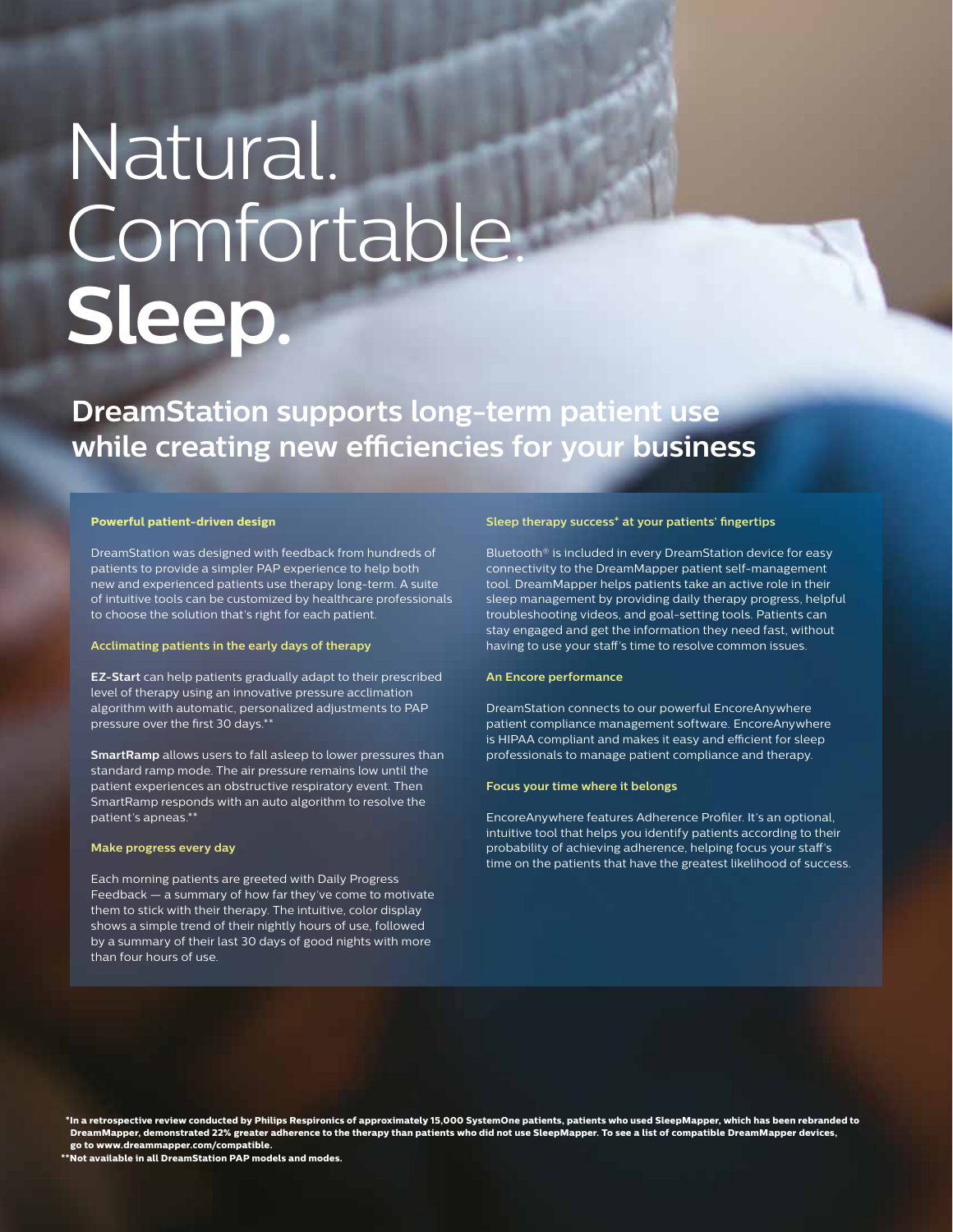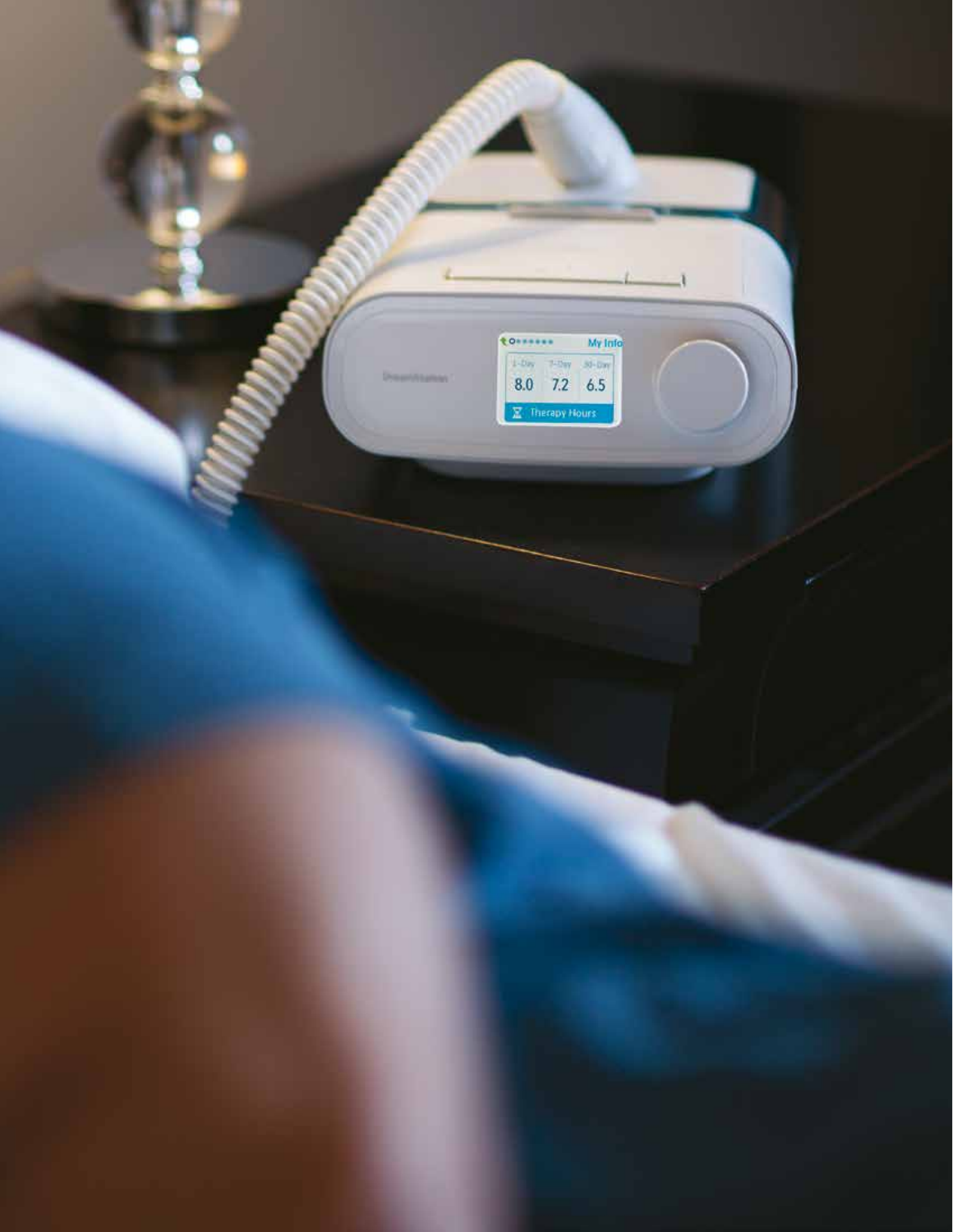## **Creating efficiencies**  that make a difference

## **Simplify** device evaluation

Performance Check simplifies in-home device evaluation for easy remote troubleshooting. Designed to reduce the time and frustration involved in device troubleshooting, this robust tool allows you to guide the patient through an easy remote diagnosis, resulting in a simple "Pass/Fail" result to determine if the device needs to be returned for service.

Performance Check can also generate a report in our EncoreAnywhere patient management software tool, allowing you to troubleshoot patient concerns.

*According to our research, 25% of returned devices are found to be operating normally.*\* Performance Check is designed to help reduce the number of normally functioning devices that are returned for service, saving you time and delivery costs.

## **Reduce** manual adjustments

DreamStation can automatically adjust to changing patient needs, helping reduce costly home visits and letting you focus your attention where it needs to be.

### **CPAP-Check**

Checks on the user every 30 hours to determine if CPAP pressure is optimal. If not, it automatically adjusts to meet changing patient needs.\*\*

#### **Auto-Trial**

Delivers breath-by-breath auto-CPAP therapy for up to a total 30 days per patient. Transitions to CPAP or CPAP-Check mode at end of Auto-Trial.\*\*

### **Opti-Start**

Provides optimal starting pressure that can enhance patient comfort and reduce the likelihood of residual events at the beginning of therapy.\*\*

**\*Philips research, 2015, data on file.**

**\*\*Not available in all DreamStation PAP models and modes.**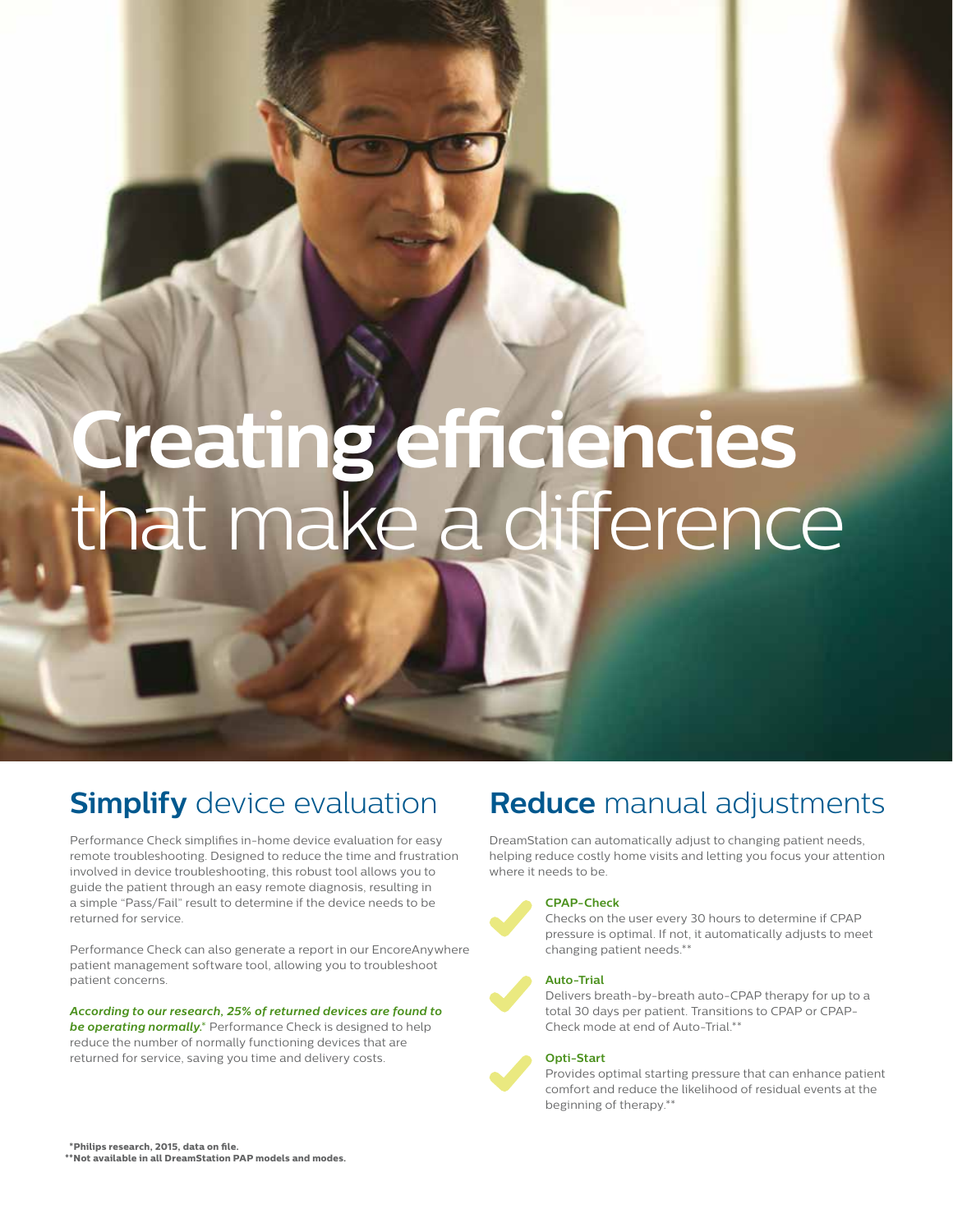# **More cost-effective** connectivity options



**\*Internal assessment of 2015 competitive CPAP data comparing to ResMed Airsense10/Aircurve10 platform and Fisher & Paykel Icon series platform.**

Only DreamStation offers Bluetooth®, Cellular and Wi-Fi® connectivity options. By providing the most comprehensive suite of connectivity choices among leading PAP brands**\*** , you can choose the options that are most cost effective. DreamStation's innovative design has the capability to adapt as technologies continue to advance.

### **Making it easy to reach your patients**

- Cellular provides daily data to clinicians and one hour after the patient has turned the device off
- Wi-Fi delivers more data to clinicians more often and provides coverage even in weak cellular areas
- Bluetooth is included in every device for easy connectivity with DreamMapper and Alice NightOne

## DreamMapper helps patients take an **active role** in their therapy

With the DreamMapper self-management tool, patients can use the mobile and web-based features to engage with their therapy.



**Sync devices** Data is easily synced and available through smartphones, tablets, or computer



**Troubleshoot** Troubleshoot common problems

**Track progress** Patients can monitor the progress of custom goals they set for themselves



**Inspire patients** Tools to help encourage adherence

**View data** Patients can see their therapy data quickly and easily



**Set reminders** Patients can set reminders for important tasks, including mask, tube and filter cleaning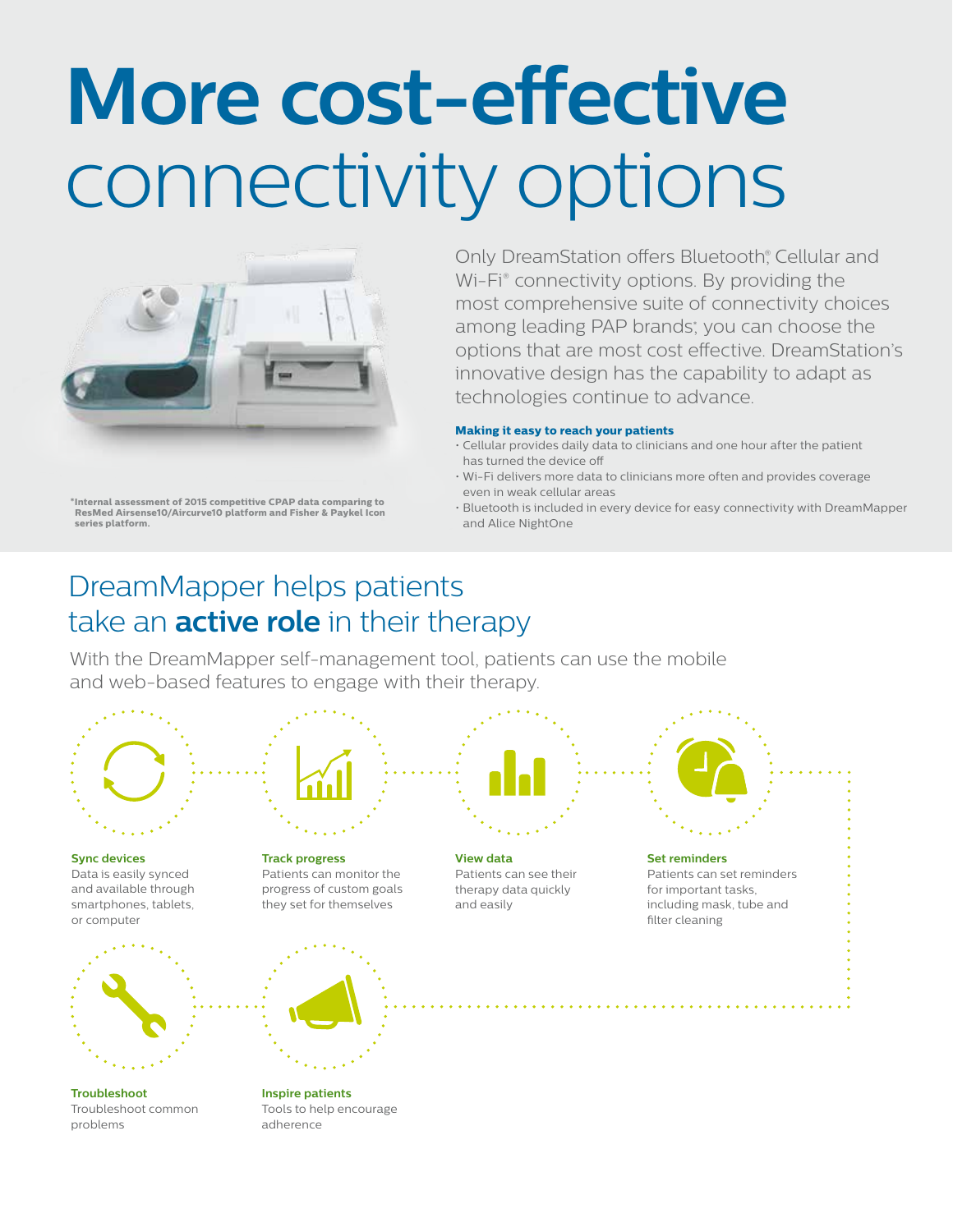## The **performance and appeal** patients want

DreamStation offers a sleek, low-profile design. Its vibrant color screen displays daily progress and features easy-to-use menus.

Dreamstation's top-mounted humidifier hose swivel and front-facing display make it easy for patients to operate while lying down or sitting up in bed. And, it's small and light, making it easy to pack for travel.

**30% smaller**

The DreamStation PAP is 30% smaller than the Airsense10 PAP.**\*†**

**39% light** 

The DreamStation PAP is 39% lighter than the Airsense10 PAP.**\* †** **63% quieter**

The DreamStation PAP is 63% quieter than ResMed Airsense10.**\*\* †**

## Hear it from **DreamStation users**

Good-looking piece of equipment! It's modern looking, doesn't look like a medical machine. It's quieter, too.

I liked it as soon as I opened it! I liked the way it was laid out and I liked the size of it  $-$  it was small, easy to fit on a table along with a lamp and my phone.

**\*Philips internal comparison, 2015, data on file. \*\*Based on the average change in sound level during simulated patient breathing, across a range of pressure, expiratory relief, and humidifier conditions.** 

**†Does not apply to non-invasive ventilation products**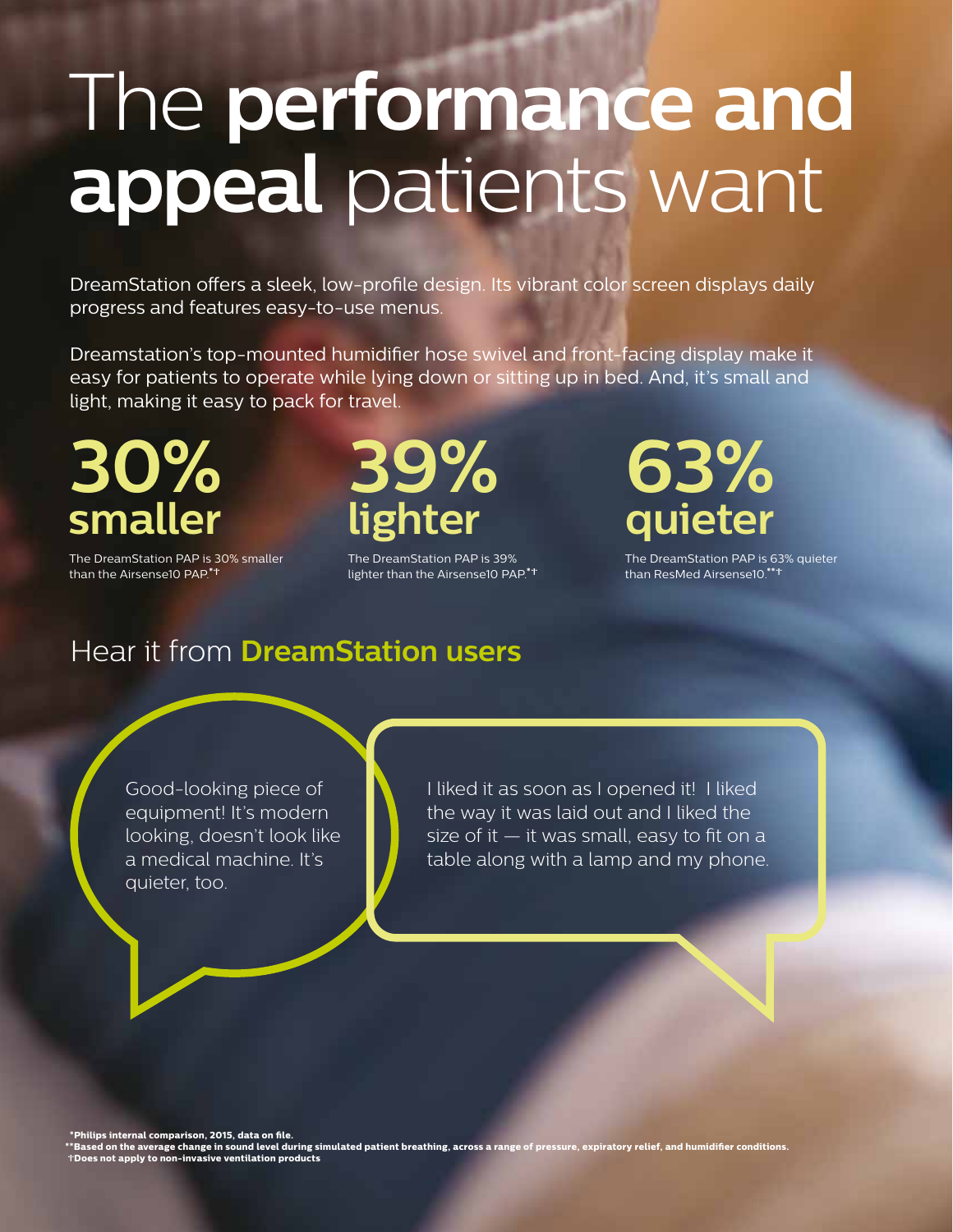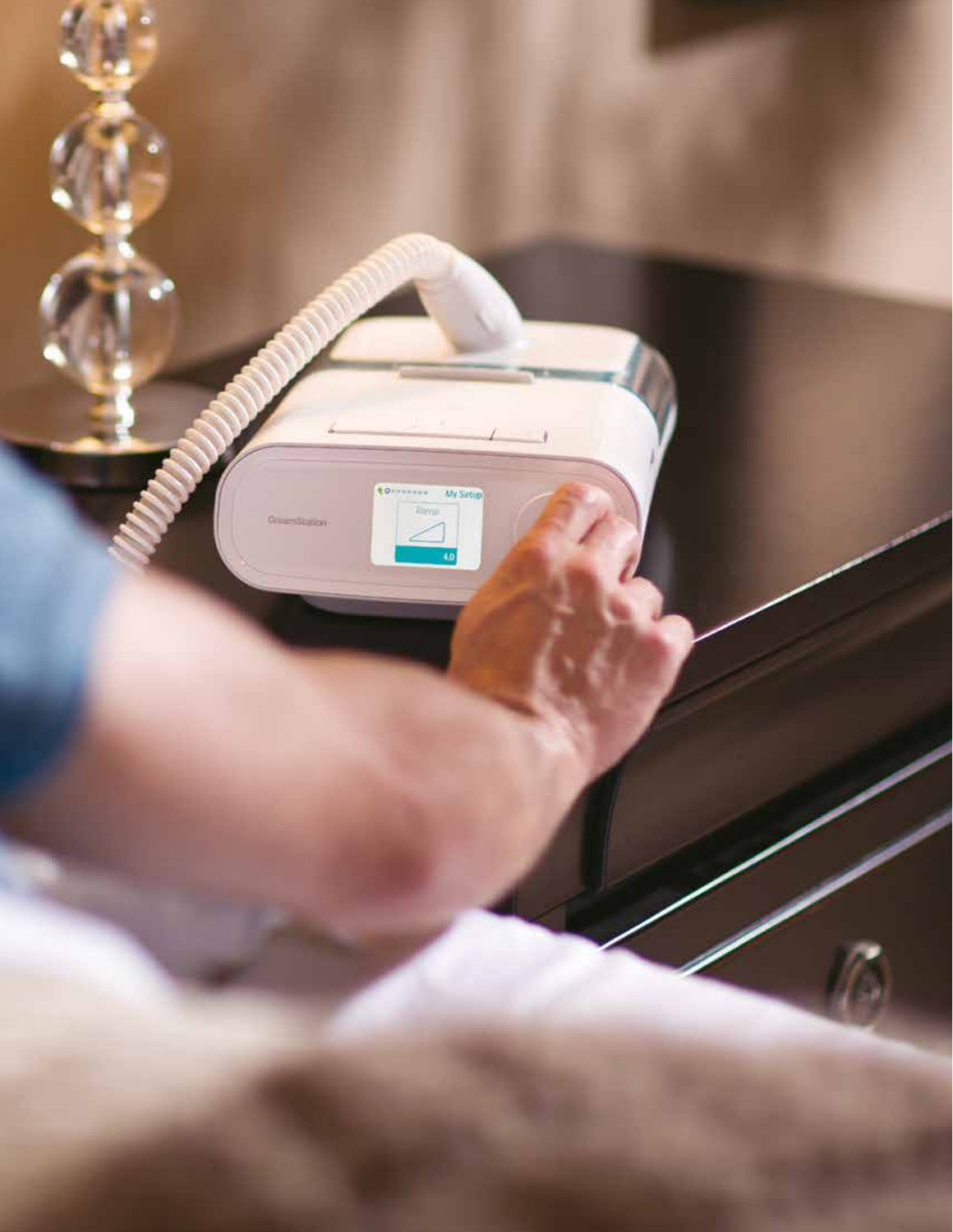## Insight-driven **innovation**

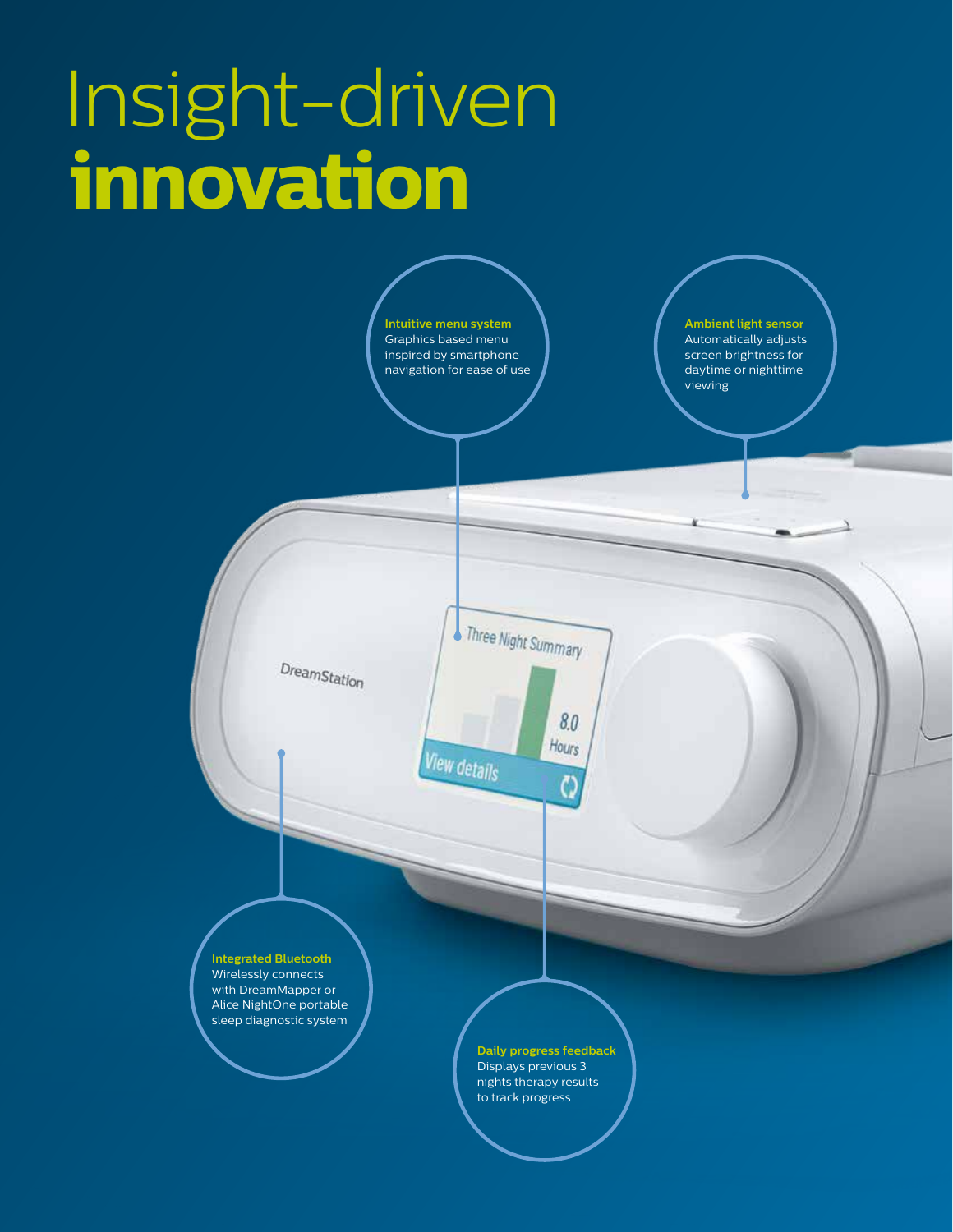**Top-mounted hose outlet** Swivel outlet rotates 180˚ for freedom of movement

 $\bullet$ 

**Detachable humidifier** The humidifier separates to travel even lighter

> **Simplified design** Easy access to water chamber for filling and cleaning

**SD Card and compliance codes** Easily share sleep data with the care team

**Two-step air filtration system** Ultra-fine filter provides additional filtration of very fine particles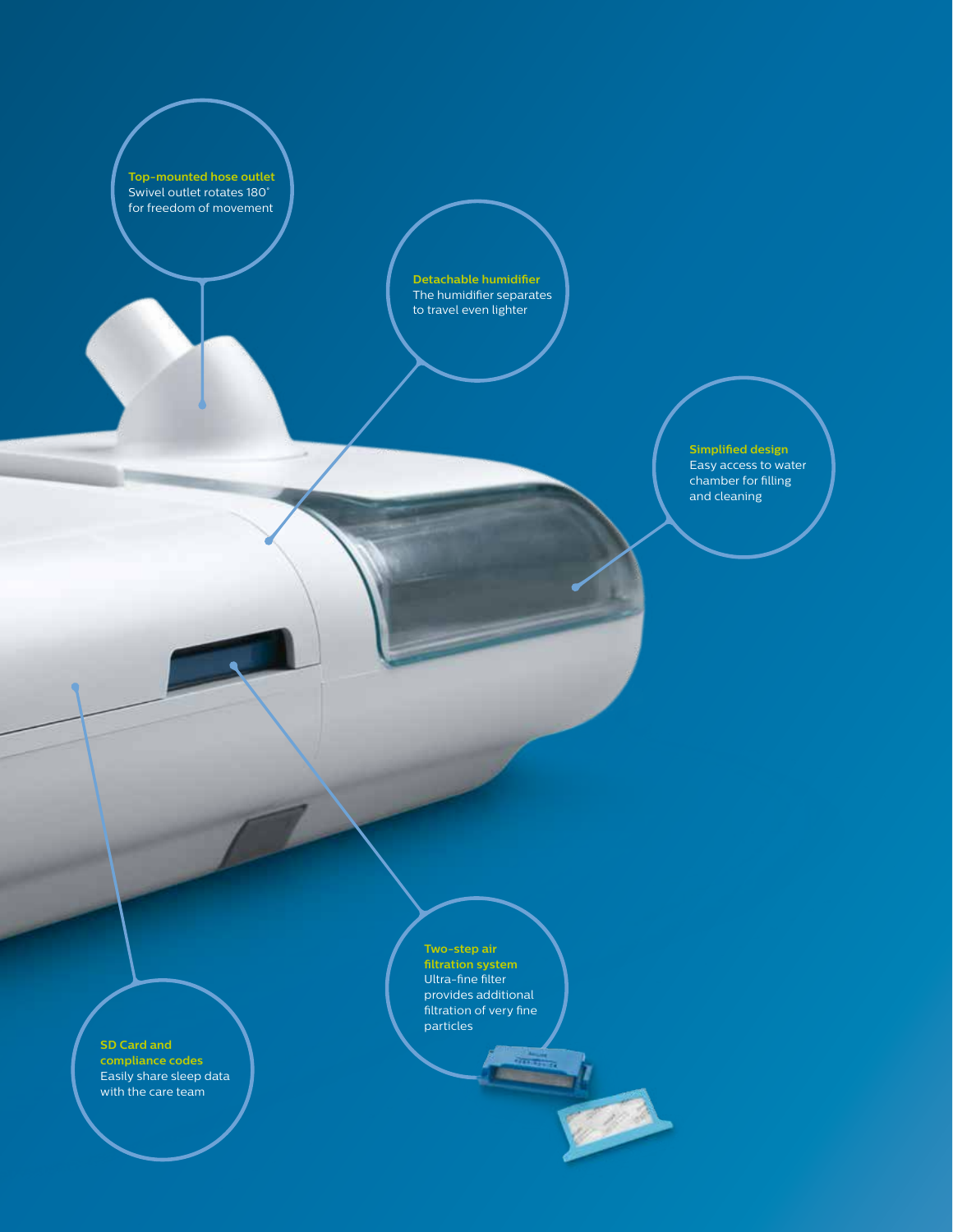## **Ordering information**

| <b>DreamStation Auto CPAP</b>                                | <b>Part number</b> | <b>DreamStation</b>                     |
|--------------------------------------------------------------|--------------------|-----------------------------------------|
| DreamStation Auto CPAP                                       | <b>DSX500S11</b>   | <b>DreamStation E</b>                   |
| DreamStation Auto CPAP with humidifier                       | <b>DSX500H11</b>   | <b>DreamStation E</b>                   |
| DreamStation Auto CPAP with humidifier<br>and heated tube    | <b>DSX500T11</b>   | <b>DreamStation E</b><br>and heated tub |
| <b>DreamStation CPAP Pro</b>                                 | <b>Part number</b> | <b>DreamStation</b>                     |
| DreamStation CPAP Pro                                        | <b>DSX400S11</b>   | <b>DreamStation E</b>                   |
| DreamStation CPAP Pro with humidifier                        | <b>DSX400H11</b>   | <b>DreamStation E</b>                   |
| DreamStation CPAP Pro with humidifier<br>and heated tube     | <b>DSX400T11</b>   | <b>DreamStation E</b><br>and heated tub |
| <b>DreamStation CPAP</b>                                     | <b>Part number</b> |                                         |
| <b>DreamStation CPAP</b>                                     | <b>DSX200S11</b>   |                                         |
| DreamStation CPAP with humidifier                            | <b>DSX200H11</b>   | <b>Sleep</b> ar                         |
| DreamStation CPAP with humidifier<br>and heated tube         | <b>DSX200T11</b>   | <b>Humidification</b>                   |
| <b>DreamStation Auto BiPAP</b>                               | <b>Part number</b> | DreamStation h                          |
| DreamStation Auto BiPAP                                      | <b>DSX700S11</b>   | DreamStation v                          |
| DreamStation Auto BiPAP with humidifier                      | <b>DSX700H11</b>   | <b>RP-DS Humidif</b>                    |
| DreamStation Auto BiPAP with humidifier                      | <b>DSX700T11</b>   | <b>RP-DS Humidif</b>                    |
| and heated tube                                              |                    | <b>RP-DS Humidif</b>                    |
| <b>DreamStation BiPAP Pro</b>                                | <b>Part number</b> | <b>Tubes</b>                            |
| DreamStation BiPAP Pro                                       | <b>DSX600S11</b>   | 15mm Std Tube                           |
| DreamStation BiPAP Pro with humidifier                       | <b>DSX600H11</b>   | 15mm Heated T                           |
| DreamStation BiPAP Pro with humidifier<br>and heated tube    | <b>DSX600T11</b>   | <b>Filters</b>                          |
| <b>DreamStation BiPAP autoSV</b>                             | <b>Part number</b> | Pollen filter, reu                      |
|                                                              |                    | Ultra-fine filter.                      |
| DreamStation BiPAP autoSV                                    | <b>DSX900S11</b>   | Ultra-fine filter.                      |
| DreamStation BiPAP autoSV with humidifier                    | <b>DSX900H11</b>   | Ultra-fine filter.                      |
| DreamStation BiPAP autoSV with humidifier<br>and heated tube | <b>DSX900T11</b>   |                                         |

### **Sleep** therapy **Respiratory** therapy

| <b>DreamStation BiPAP AVAPS</b>                             | <b>Part number</b> |
|-------------------------------------------------------------|--------------------|
| DreamStation BiPAP AVAPS                                    | <b>DSX1130S11</b>  |
| DreamStation BiPAP AVAPS with humidifier                    | <b>DSX1130H11</b>  |
| DreamStation BiPAP AVAPS with humidifier<br>and heated tube | <b>DSX1130T11</b>  |
|                                                             |                    |
| <b>DreamStation BiPAP S/T</b>                               | <b>Part number</b> |
| DreamStation BiPAP S/T                                      | <b>DSX1030S11</b>  |
| DreamStation BiPAP S/T with humidifier                      | <b>DSX1030H11</b>  |

### **Sleep and Respiratory** therapy

| <b>DSX200T11</b>                       | <b>Humidification</b>                      | <b>Part number</b> |
|----------------------------------------|--------------------------------------------|--------------------|
| <b>Part number</b>                     | <b>DreamStation humidifier</b>             | <b>DSXH</b>        |
| <b>DSX700S11</b>                       | DreamStation water chamber                 | 1122520            |
| <b>DSX700H11</b>                       | RP-DS Humidifier Dry Box Assembly          | 1120668            |
| <b>DSX700T11</b>                       | RP-DS Humidifier Flip Lid Seal             | 1120617            |
|                                        | RP-DS Humidifier Dry Box Inlet Seal        | 1120613            |
| <b>Part number</b>                     | <b>Tubes</b>                               | <b>Part number</b> |
| <b>DSX600S11</b>                       | 15mm Std Tube – DreamStation - RP          | <b>PR15</b>        |
| <b>DSX600H11</b>                       | 15mm Heated Tube                           | <b>HT15</b>        |
| <b>DSX600T11</b>                       | <b>Filters</b>                             | <b>Part number</b> |
| <b>Part number</b><br><b>DSX900S11</b> | Pollen filter, reusable (1 per pack)       | 1122446            |
|                                        | Ultra-fine filter, disposable (1 per pack) | 1122447            |
|                                        | Ultra-fine filter, disposable (2 per pack) | 1122518            |
|                                        |                                            |                    |

## **Advanced** therapies

DreamStation ventilation solutions use clinically proven algorithms that support customized, connected care for patients who require advanced therapy. DreamStation BiPAP autoSV, BiPAP AVAPS, and BiPAP S/T options are designed to offer exceptional comfort, intelligent monitoring, and seamless connectivity between patients and care teams.

Call **1-800-345-6443** or visit **www.philips.com/dreamstation** for more information.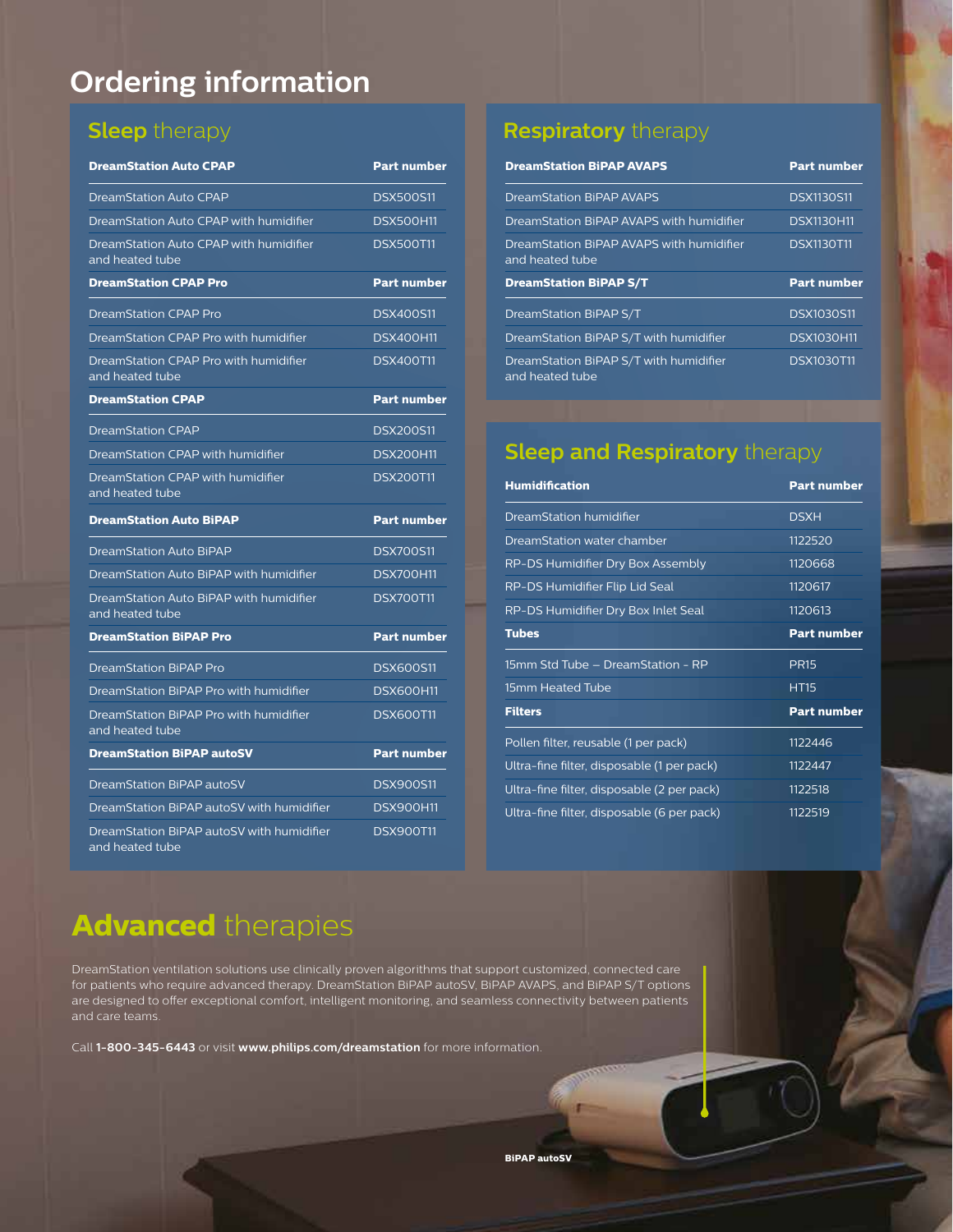### **Sleep and Respiratory** therapy

| <b>Power Supplies</b>                                    | <b>Part number</b> |
|----------------------------------------------------------|--------------------|
| DreamStation 65W power supply                            | 1120136            |
| DreamStation 80W power supply                            | 1118499            |
| Power cord                                               | 1005894            |
| <b>PAP battery kit</b>                                   | <b>Part number</b> |
| PAP Lithium Ion Battery Kit*                             | 1124009            |
| <b>PAP battery kit replacement parts</b>                 | <b>Part number</b> |
| Li Ion battery, PAP device cable                         | 1121736            |
| Li Ion Battery, Cable Adapter (50 series<br>adapter, #2) | 1127799            |
| Li Ion Battery Case                                      | 1126947            |
| <b>DreamStation Travel Case</b>                          | <b>Part number</b> |
| Travel case, 65W power supply w/ USB port                | 1120135            |
| Travel case, 65W power supply w/ USB port,<br>5/case     | 1124301            |

### **Sleep and Respiratory** therapy accessories

| <b>Oximetry</b>                                                                               | <b>Part number</b> |
|-----------------------------------------------------------------------------------------------|--------------------|
| Link module                                                                                   | 1120293            |
| Nonin SpO <sub>2</sub> , assembly                                                             | 1121694            |
| Reuseable finger sensor (clip)                                                                | 936                |
| Oximetry finger sensor, adult, flex                                                           | 953                |
| Flexiwrap, sens tape, adult, 25/pk                                                            | 954A               |
| Reuseable finger sensor (soft), medium                                                        | 1062050            |
| Reuseable finger sensor (soft), small                                                         | 1062051            |
| <b>Modems</b>                                                                                 | <b>Part number</b> |
| Cellular modem, oximetry capable                                                              | 100600C            |
| Cellular modem, Non-oximetry                                                                  | 100605C            |
| Wi-Fi accessory, oximetry capable                                                             | 100700W            |
| Wi-Fi accessory, Non-oximetry                                                                 | 100705W            |
| <b>Travel</b>                                                                                 | <b>Part number</b> |
| Universal PAP/laptop travel briefcase                                                         | 1114784            |
| DreamStation replacement carrying case                                                        | 1121162            |
| Shielded DC cord                                                                              | 1120746            |
| Shielded 12V DC power cord system<br>(includes shielded DC cord and<br>battery adapter cable) | 1120747            |
| <b>Mask and tubing bedside organizer</b>                                                      | <b>Part number</b> |
| Bedside organizer                                                                             | 1122135            |
| Bedside organizer, 10/case                                                                    | 1124224            |

**\*Includes a rechargeable lithium ion battery pack, a PAP device cable, and a battery case.**